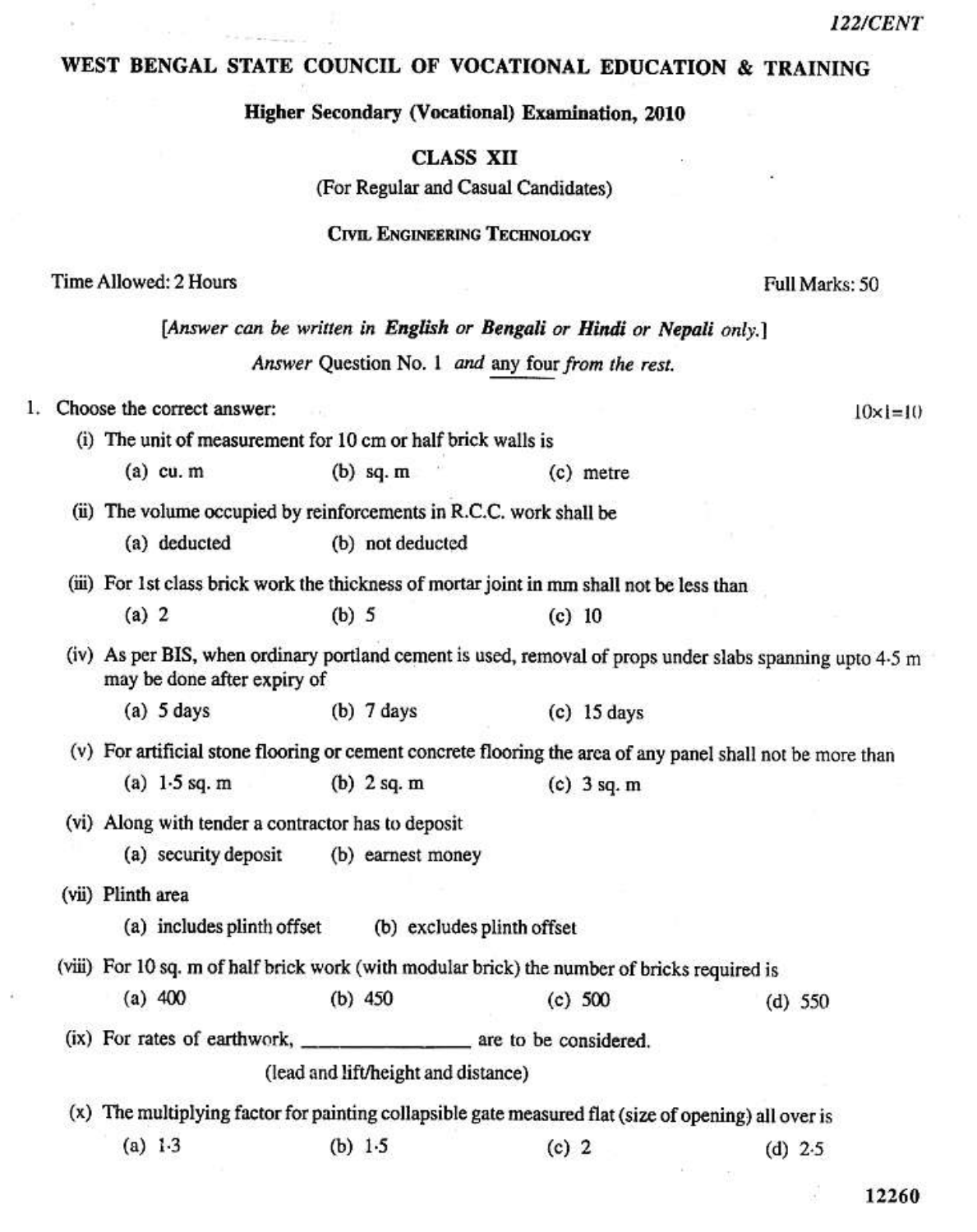- 2. Write down a sample bill of quantities for construction of one lintel of 3 m length having 250 mm  $\times$  200 mm cross-section with 2-12 mm torsteel as main bars at both top and bottom and 6 mm dia 2 legged stirrups @ 200 mm c/c. Grade of concrete is M20. ю
- 3. (i) What are the necessary parts of a tender document for Civil construction work?
	- (ii) Write down a standard format for a NIT for construction of a hostel building for 1 crore rupees.

 $5+5=10$ 

 $4 \times 2\frac{1}{2} = 10$ 

- 4. Write short notes on the following:
	- (i) Carpet area of building
	- (ii) Floor area ratio
	- (iii) Centre line method of measurement
	- (iv) Rough cost estimate
- 5. (i) Draw the section of a practical type boundary wall.
	- (ii) Determine the following quantities for its unit length:
		- (a) Single brick flat soling
		- (b) Brick wall upto the ground level
- 6. (i) State the usual proportion of the following:
	- (a) cement sand mortar for ceiling plaster
	- (b) cement sand mortar for wall plaster
	- (c) cement sand mortar for brick work in foundation
	- (d) cement sand mortar for brick work in super structure
	- (ii) Calculate the following for 10 cu. m of concrete in 1:2:4 proportion:
		- (a) Amount of cement in bags
		- (b) Volume of stonechips
		- (c) Volume of sand
- 7. Particulars of a two roomed building are as follows:
	- (i) Width of rooms  $3.3 \text{ m}$
	- (ii) Length of rooms  $3.6$  m &  $3.0$  m height  $3.0$  m
	- (iii) Wall thickness 250 mm for all walls
	- (iv) There are one door of size  $1.1$  m×2.1 m and two windows of size  $1.2$  m×1.2 m in each room and there is 15 cm thick R.C.C. lintel all through the walls.
		- Determine (i) Length of the walls of room level only
			- (ii) Quantity of plastering works for inside walls only (show the calculations in detailed estimation sheet).  $5+5=10$

 $5+(2+3)=10$ 

 $4+(3\times2)=10$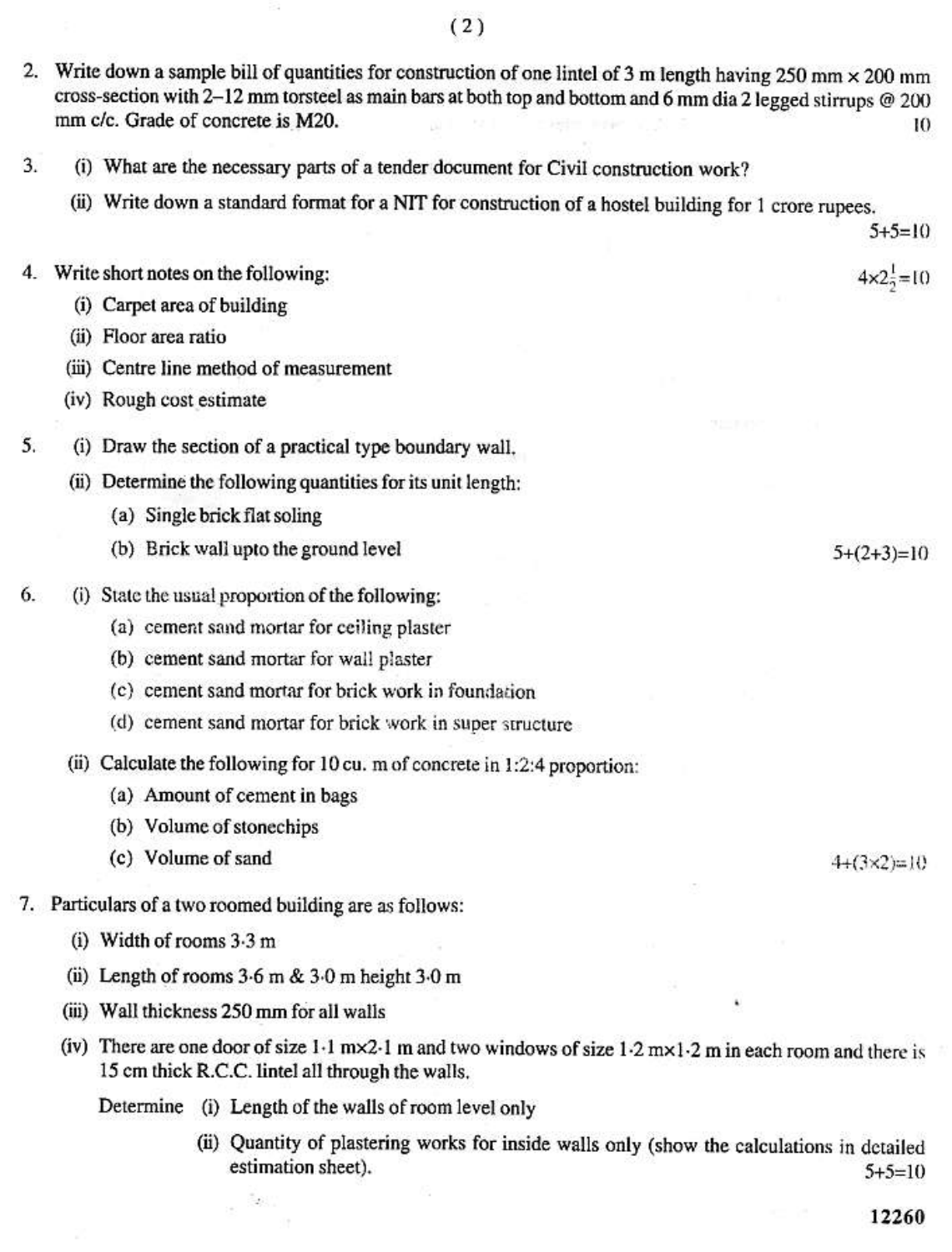|                                                                                                                       |                               | [Bengali Version]                                                            |              |  |                   |           |
|-----------------------------------------------------------------------------------------------------------------------|-------------------------------|------------------------------------------------------------------------------|--------------|--|-------------------|-----------|
|                                                                                                                       |                               | [কেবলমাত্র বাংলা অথবা ইংরাজীতে উত্তর লেখা যাবে।]                             |              |  |                   |           |
|                                                                                                                       |                               | প্রথম প্রশ্নটির উত্তর দেওয়া আবশ্যিক।                                        |              |  |                   |           |
|                                                                                                                       |                               | পরবর্তী প্রশ্নগুলোর মধ্যে থেকে যে কোন <mark>চারটি</mark> প্রশ্নের উত্তর দাও। |              |  |                   |           |
|                                                                                                                       |                               |                                                                              |              |  |                   |           |
| ।   সঠিক উজরটি নির্বাচন কর ঃ                                                                                          |                               |                                                                              |              |  |                   |           |
| (i) ১০ সেমি অর্ধেক ইটের দেওয়াল মাপের একক হল                                                                          |                               |                                                                              |              |  |                   | $50x5=50$ |
| (a) ঘন মি                                                                                                             | (b) বৰ্গ মি                   |                                                                              | $(c)$ মিটার  |  |                   |           |
| (ii) আর. সি. সি. কাজের মাপের ক্ষেত্রে ঢালাই লোহার আয়তন                                                               |                               |                                                                              |              |  |                   |           |
| (a) বাদ দেওয়া হয়                                                                                                    | (b) বাদ দেওয়া হয় না         |                                                                              |              |  |                   |           |
| (iii)  প্রথম শ্রেণী ইঁট গাঁথনিতে জোড়মুখে মশলার পুরুত্ব কমপক্ষে                                                       |                               |                                                                              |              |  |                   |           |
| (a) ২ মিমি                                                                                                            | $(b)$ $\alpha$ মিমি           |                                                                              | (c) ১০ মিমি  |  |                   |           |
| (iv)  বি. আই. এস. অনুসারে অর্ডিনারী পোর্টল্যান্ড সিমেন্টের কাজে ৪.৫ মি পর্যন্ত স্ন্যাবের নীচের খুঁটি রাখা হয় কমপক্ষে |                               |                                                                              |              |  |                   |           |
| $(a)$ ৫ দিন                                                                                                           | (b) ৭ দিন                     |                                                                              | $(c)$ ১৫ দিন |  |                   |           |
| (v) কৃত্রিম পাথরের মেঝে অথবা সিমেন্ট কংক্রিটের মেঝেতে প্যানেলগুলির মাপ সর্বাধিক                                       |                               |                                                                              |              |  |                   |           |
| $(a) > c 4. \nabla.$                                                                                                  | (b) $3.7.7.7.$                |                                                                              | (c) ৩ ব. মি. |  |                   |           |
| (vi) টেন্ডারের সঙ্গো ঠিকাদারকে জমা করতে হয়                                                                           |                               |                                                                              |              |  |                   |           |
| (a) সিকিউরিটি ডিপোজিট (b) আর্নেস্ট মানি                                                                               |                               |                                                                              |              |  |                   |           |
| (vii) প্লিন্থ এরিয়ার মাপে                                                                                            |                               |                                                                              |              |  |                   |           |
| (a) প্লিন্থ অফসেট যোগ করা হয়                   (b) প্লিন্থ অফসেট বিয়োগ করা হয়                                      |                               |                                                                              |              |  |                   |           |
| (viii) ১০ সেমি অর্ধেক ইঁটের দেওয়ালে মডিউলার ইঁটের প্রয়োজনীয় সংখ্যা হল                                              |                               |                                                                              |              |  |                   |           |
| (a) 800                                                                                                               | $(b)$ 8 $60$                  |                                                                              | $(c)$ $c$ 00 |  | (d) $000$         |           |
| $(ix)$ মাটি কাটার দর দেওয়ার সময় _________________                                                                   |                               | বিচার করা হয়।                                                               |              |  |                   |           |
|                                                                                                                       | (লিড ও লিফ্ট/উচ্চতা ও দুরত্ব) |                                                                              |              |  |                   |           |
| (x) কোলাপসিব্ল গেটের রঙের সর্বত্র ফ্র্যাট মাপার জন্য গুণিতক হল                                                        |                               |                                                                              |              |  |                   |           |
| (x) > 0                                                                                                               | (b) $5 - 4$                   | $(c)$ $\lambda$                                                              |              |  | $(d) \geqslant c$ |           |
| একটি ৩ মি লম্বা লিন্টেল যার প্রস্থচ্ছেদের মাপ ২৫০ মিমি × ২০০ মিমি, তার একটি নমুনা দ্রব্য পরিমাণের তালিকা প্রস্তত কর।  |                               |                                                                              |              |  |                   |           |

 $(3)$ 

 $\frac{1}{2}$ লিন্টেলে উপরে ও নীচে ২টি করে ১২ মিমি টরস্টিল আছে এবং ৬ মিমি রডের দুই পা যুক্ত স্টিরাপ আছে ২০০ মিমি অন্তর। কংক্রিটের গ্রেড M201 so

(i) নির্মাণ কাজের টেন্ডার নথির প্রয়োজনীয় অংশগুলি কি কি ?  $\overline{0}$ 

 $\mathbf{v}$ 

(ii) একটি ১ কোটি টাকা ব্যয়ে তৈরী হস্টেল নির্মাণের নমুনা NIT লেখ।

 $6+6=50$ 

12260